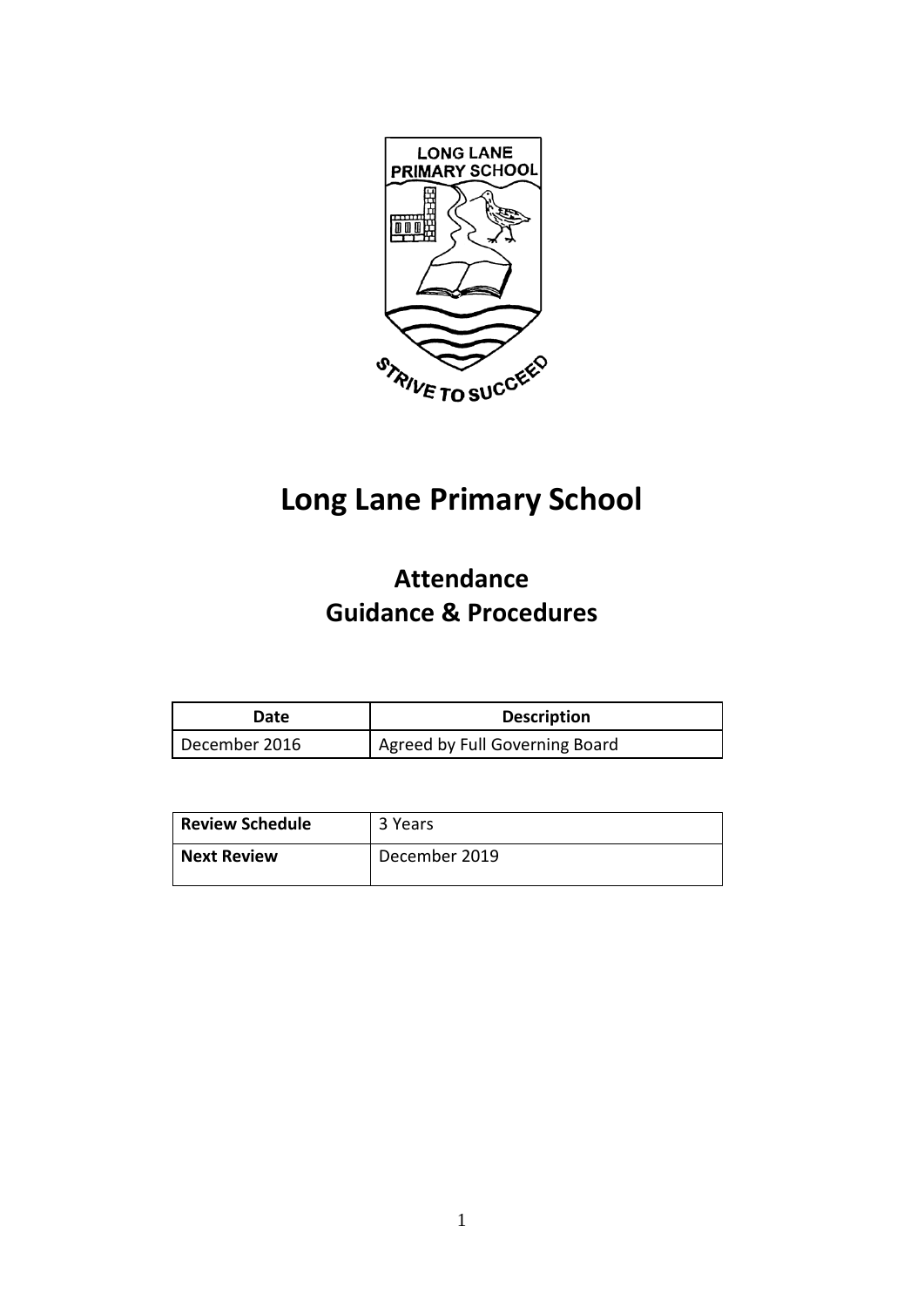The Governors at Long Lane Primary School actively promote the aims of the school, and recognise that children must attend school regularly if they are to make the best of the opportunities they have to learn and make best progress.

It is a parents' responsibility to ensure that their child attends school regularly. Missing school seriously affects children's longer-term life opportunities. Statistics show a direct link between attendance and attainment. Please read the table below, it is quite staggering!

| <b>Attendance</b> | Days lost over 7 Primary | Weeks lost over 7    | <b>Equivalent in terms</b> |
|-------------------|--------------------------|----------------------|----------------------------|
|                   | vears                    | <b>Primary years</b> |                            |
| 95%               | 66                       | 13                   | 1 term                     |
| 90%               | 133                      | 26                   | 2 terms                    |
| 85%               | 200                      | 39                   | 3 terms (whole year)       |

Parents also have a duty to ensure that their children receive an appropriate education. Parents who have chosen to send their children to Long Lane Primary School are asked to sign a Home School Agreement, indicating they will do their best to ensure their children attend school regularly.

Staff do their best to encourage children to attend school regularly, following up unexplained absences and requesting reasons from parents for these.

Children are expected to attend school each day unless they are unwell. The expected level of attendance is a minimum of **96%.** This allows for the occasional day or two of absence through illness, without a child falling behind with their work. The school monitors attendance on a six weekly basis. (See table below) Parents will be notified when attendance drops below 95%. This will include ALL types of absence including authorised ones (ie for illness and appointments etc). Parents are given feedback on the level of their child's Annual attendance on their Annual report. If attendance falls below 90% the head teacher will not authorise any absences unless accompanied by medical evidence.

#### **Persistent Absence (PA)**

From September 2015 the DfE and School Census guidance determines that pupils will be defined as PA when their absence reaches 10%. \* A session is one morning or afternoon, 14 sessions equates to 7 full days.

| <b>Terms</b>                                 | <b>PA at 10%</b>    | Absence at 5%       |
|----------------------------------------------|---------------------|---------------------|
| Term 1                                       | 7 or more sessions* | 4 or more sessions  |
| Term 1 & Term 2                              | 14 or more sessions | 7 or more sessions  |
|                                              | (7 days)            |                     |
| Term 1 & Term 2 & Term 3                     | 20 or more sessions | 10 or more sessions |
|                                              | $(10 \text{ days})$ |                     |
| Term 1 & Term 2 & Term 3 & Term 4            | 25 or more sessions | 13 or more sessions |
| Term 1 & Term 2 & Term 3 & Term 4 & Term 5   | 31 or more sessions | 16 or more sessions |
| Term 1 & Term 2 & Term 3 & Term 4 & Term 5 & | 38 or more sessions | 19 or more sessions |
| Term 6                                       | (19 days)           |                     |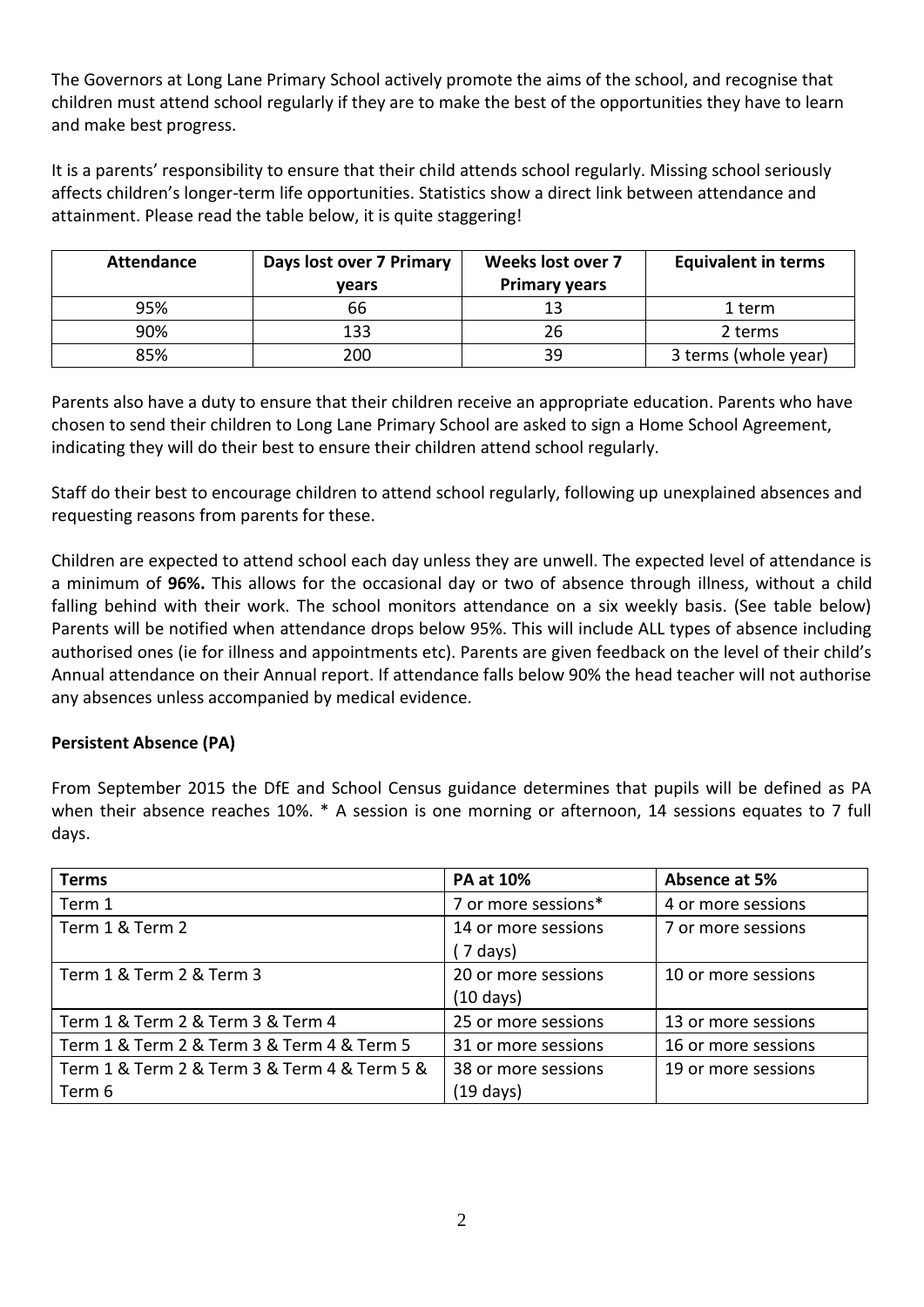# **What should I do if my child is unwell?**

Children should not come to school if they are obviously unwell. You must telephone the school soon as you know your child will not be attending that day. The voicemail operates out of hours. You are expected to give the reason for absence, and indicate if it is likely your child will be absent longer than one day.

Absence for genuine illness is always authorised. However, you may be required to provide medical evidence for prolonged or repeated illnesses, e.g. an appointment card or label for prescribed medication, for your child's absence to be authorised.

#### **How long should my child stay home if they are ill?**

We have regularly updated detailed information from the Health Authority regarding absence periods related to illnesses. This gives information about the length of time children should remain home once symptoms are clearing. Should your child be ill with a 'named' illness and you would like to know when they may return to school, please do ring the school and we shall be able to tell you. This will be very helpful, as often children are able to return to school sooner than you may think, provided they are well in themselves, as the infectious periods of illnesses vary greatly.

*If children have vomiting and/or diarrhoea, they must stay home from school for 48 hours after the last episode*. This is to ensure children are free from infection, and are well enough to attend school. We frequently have children who have been sick at school one day and sent home, returned the next day, only to be sent home again: often there are then a number of other children infected, and sometimes staff.

We need to make sure that we avoid any 'epidemics' if we possibly can, so this rule is strictly enforced.

#### **I need to take my child to the dentist/doctor. What do I do about them coming to school?**

Most routine appointments can be made outside of school hours. Sometimes you need to see a doctor more urgently, so be guided by what they say as to whether your child comes to school afterwards. However, in the majority of routine cases we would expect to see them back at school afterwards. If your child is absent due to attending a medical or dental appointment, please let us know in writing.

#### **What does 'unauthorised absence' mean?**

Unauthorised absence is when a pupil is absent from school when they should have been in school, or school have not been given a reason for the absence.

Only the Headteacher can authorise absence. To do this, he needs to know that the reason the child was away is actually a legitimate reason not to come to school. Illness, for example, or attending family funeral, are legitimate reasons for a child to be absent, and are authorised absences.

Having time off for no real reason is unauthorised absence. Absences for buying new shoes, being fitted for a bridesmaid dress, staying home because a brother or sister is ill, attending birthday parties, or having to help with a baby, are examples of absences that are not legitimate.

Sometimes parents do not inform us of the reason for their child's absence. Without a reason given, the Headteacher cannot authorise absence, so this remains unauthorised.

If we do not receive a phone call or a letter, we always follow this up with a phone call asking why a child was away, in case you have just forgotten to let us know the reason. If there is no reply, a letter will be sent through the post – if there is no genuine reason provided, or no reply, then this absence remains as unauthorised.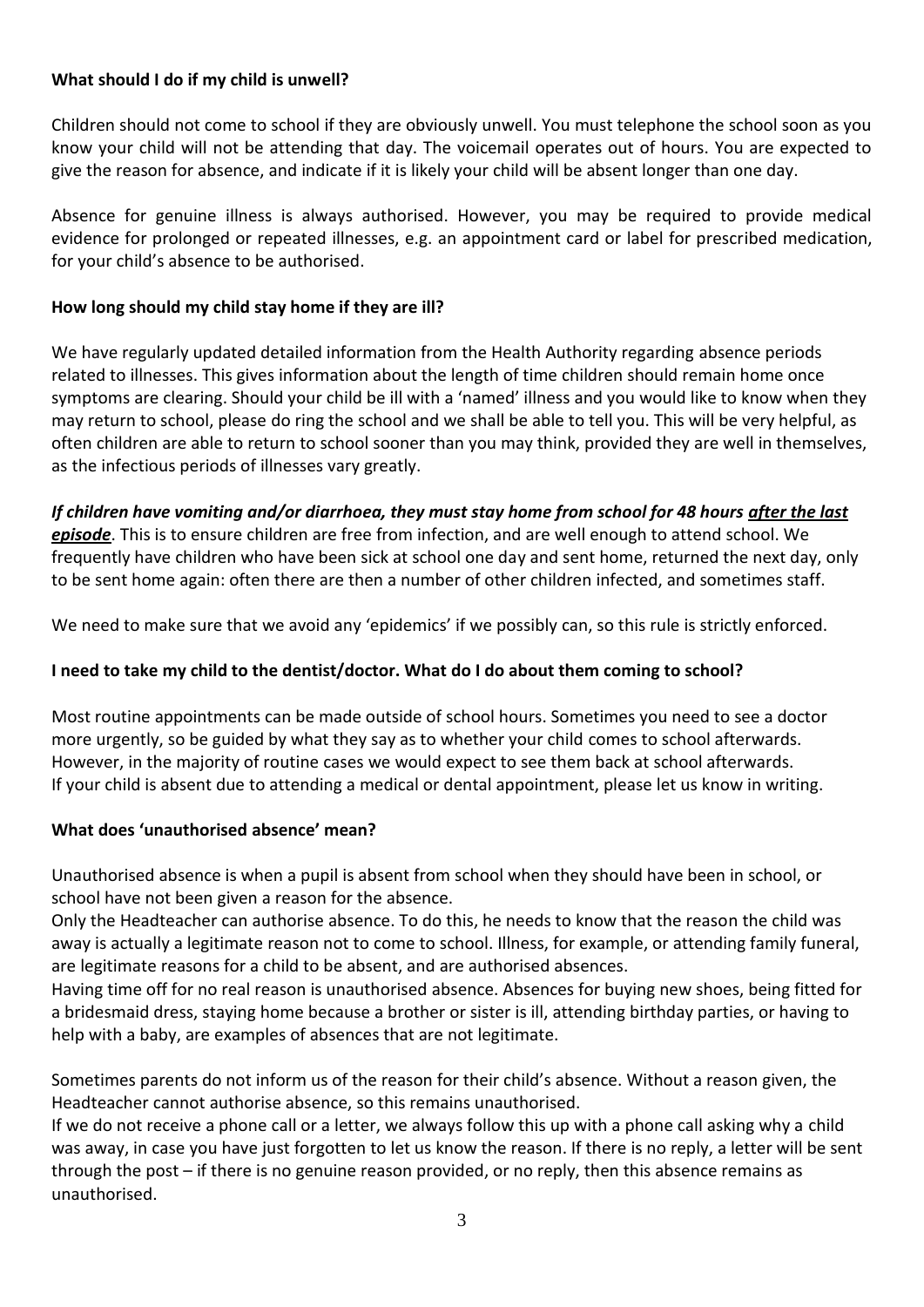Obviously children who wilfully truant have their absence recorded as unauthorised.

# **What happens if my child has several unauthorised absences?**

Regular unauthorised absences are brought to the attention of the Education Welfare Officer, who may contact you to discuss the reasons for these absences and explore any help that could be given to ensure your child attends school regularly.

Continued unauthorised absence will lead to a Penalty Warning Notice being sent. You may be asked to attend a meeting at school with the Headteacher, Education Welfare Officer and a Governor, for you to explain the reasons for your child's continued unauthorised absences, and to discuss the impact this has had on your child's education. This is a formal meeting, which is minuted. These minutes are sent to the Principal Education Welfare Officer, who decides whether to pass them to the Legal Department. It is the Legal Department's decision whether to issue a financial penalty for unlawful absence from school.

#### **Requests for leave or absence**

#### **What do I do if I think I have a genuine reason for having a leave of absence?**

Firstly, bear in mind that the reason which may seem good to you may not fall within those determined by the Regulations. There is no automatic right to go on holiday each year and no entitlement for leave of absence for your child for a family holiday.

The **Education (Pupil Registration) (England) Regulations 2006** previously allowed Headteachers to grant leave of absence for the purpose of a family holiday during term time in "special circumstances" of up to ten school days leave per year. The Education (Pupil Registration) (England) (Amendment) Regulations 2013 which comes in to effect on  $1<sup>st</sup>$  September 2013 removes references to family holiday and extended leave as well as the statutory threshold of ten school days. The amendments make clear that Headteachers may not grant any leave of absence during term time unless there are **exceptional circumstances.** Headteachers should determine the number of school days a child can be away from school if the leave is granted.

If you believe you do have a genuine reason, then upon request the School Office will schedule an appointment with the Headteacher to enable you to give as much information about your circumstances as you can. A 'Request for Leave of Absence Form' will only be issued once this meeting has taken place.

#### **Who authorises leave of absence?**

Leave of absence may only be authorised by the Headteacher, with reference to West Berkshire regulations, which have been adopted in full by the Governors of Long Lane Primary School.

These regulations are that:

- The cost of holidays, or a family's financial situation, is not a consideration when authorising leave of absence. This includes leave of absence paid for by other family members such as Grandparents. Parents are expected to ensure other family members are aware of these regulations.
- Working parents must ensure they book their leave well in advance to ensure they can take a break outside of term time. Please be aware that, if the reason given for requesting term time absence is related to work circumstances, this information may be checked by West Berkshire. This is to ensure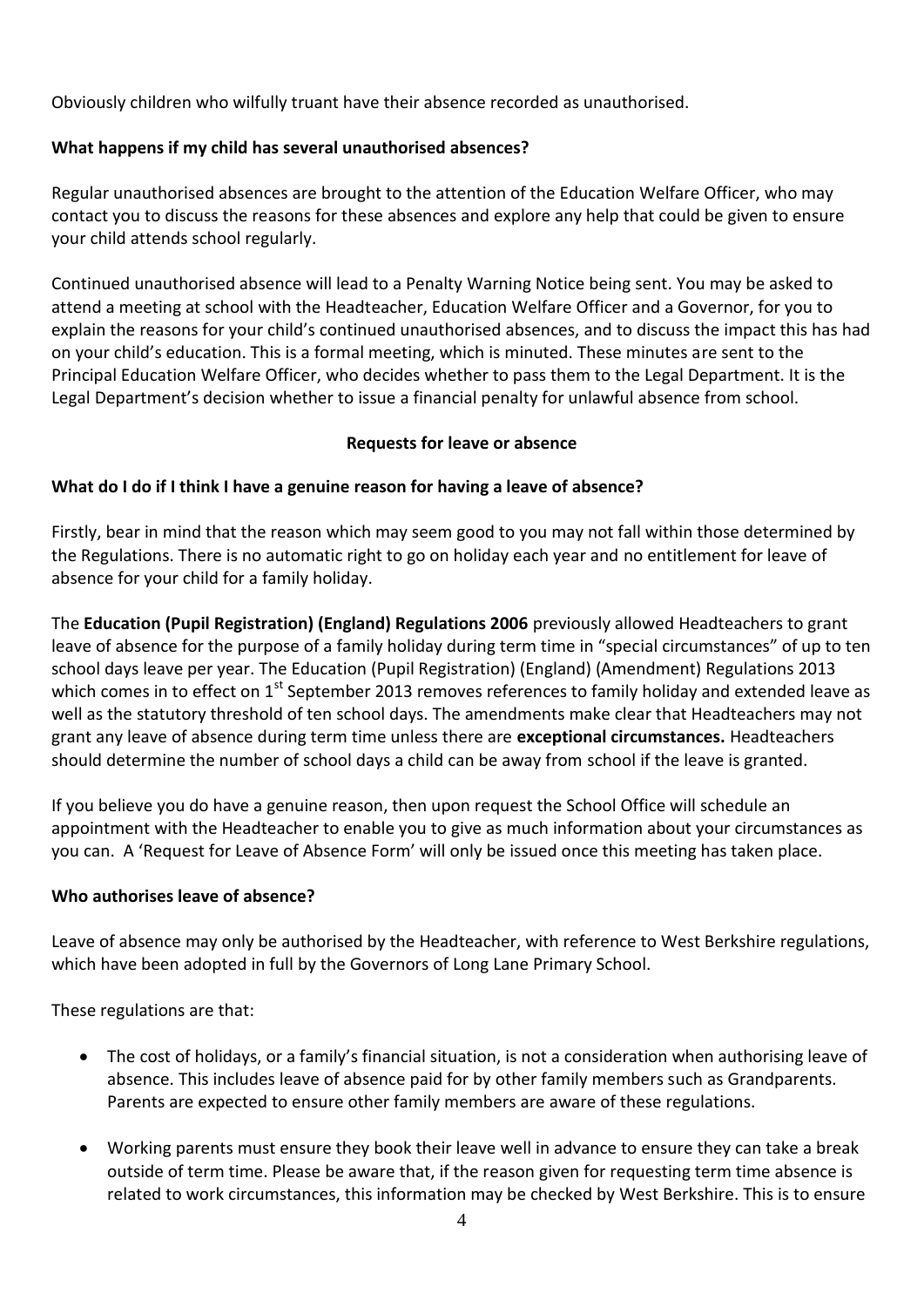that employers take into account the needs of parents when allocating annual leave. Parents are expected to ensure that other family members are aware of the term dates if they are likely to be booking a family holiday.

 Parents who are self employed must also ensure they organise family holidays outside of term time. The regulations apply equally to all parents.

# **What will happen if leave of absence is not authorised?**

The Headteacher will return your form within a week, with the section at the end relating to authorisation completed and signed. If the absence is not authorised, a letter will follow, giving contact details of our Education Welfare Officer, together with West Berkshire's Penalty Warning Notice.

*Please note it is the Headteacher who gives authorisation for absence, not the Education Welfare Officer*

#### **What if we take leave of absence anyway?**

Should you choose to take your children out of school in term time, and this is not authorised, you may have to pay a fine to West Berkshire Council of £60 per child (or £120 if not paid within 21 days – non-payment after 28 days may lead to you being taken to court and could lead to a criminal record for non-payment of fines).

#### **Where can I find out more about the West Berkshire Council Code of Conduct for Issuing Penalty Notices?**

This is the guidance that schools must follow, before a Penalty Notice may be issued to the parents of a child who attends a West Berkshire School. A copy of this can be found on [www.westberks.gov.uk](http://www.westberks.gov.uk/)

#### **When can penalty notices be issued?**

A penalty notice can be given when a pupil has missed 20 half day sessions from school within a 10 school week period and these absences are unauthorised.

*Or*

When a pupil has missed 10 or more half days of unauthorised leave of absence sessions in a 10 school week period. (i.e. 5 school days).

This is applicable where the parent has taken the child out of school for a planned leave of absence but this has not been authorised by the school. The unauthorised sessions of absence may or may not be on a consecutive basis.

*Or*

When a pupil is found present without reasonable justification in a public place during school hours during the first 5 days of their exclusion from school.

#### **What happens to my child's attendance records when they change schools?**

Attendance records, along with information about any Penalty Warning Notices etc form part of your child's formal records. These are passed on to secondary school, or to another primary school should your child change schools before the end of their primary education.

All schools are expected to follow the same regulations with regard to their policy for attendance.